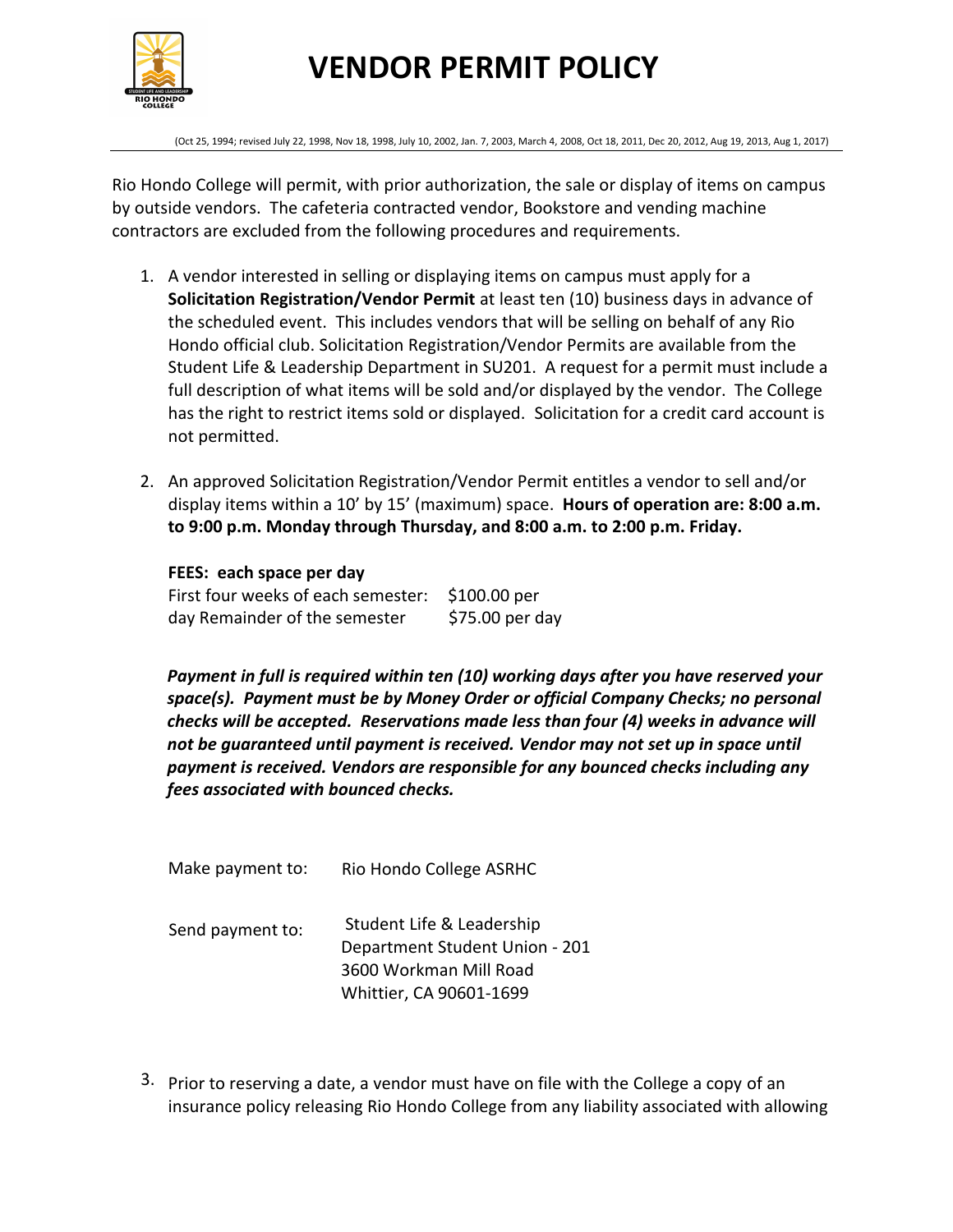

the vendor on campus or the sale of any item. The policy must be for a minimum of one million dollars (\$1,000,000). An original copy of the insurance policy coverage must be presented at the same time the application for a Solicitation Registration/Vendor Permit is submitted. **Certificate of Liability Insurance must show the certificate holder as Rio Hondo College.**

- 4. A vendor may not sublease space to another individual, company, or anyone not listed on the original Solicitation Registration/Vendor Permit.
- 5. The College **will not** provide tables, chairs, canopies, or other equipment. The vendor must provide their own required equipment. No access for electrical service will be permitted without prior written permission of the Director of Student Life & Leadership.
- 6. Vendor-provided tables, chairs, canopies, displays, and equipment must be judged as safe by College personnel.
- 7. Only approved items may be sold and/or displayed. Items prohibited include: credit card solictiations, food (beverages and snacks included) and items commonly available from the Bookstore (textbooks, school supplies, backpacks, etc.). Exceptions will only be considered when written requests are provided at least ten (10) days in advance, and the vendor is selling on the premise of sponsoring one of the Student Life & Leadership programs.
- All items for sale and/or display must conform to College policy. Specifically, no items 8.promoting or depicting the use of illegal drugs or alcohol will be permitted. Any items or materials which express or advocate racial, ethnic, religious, or sexual prejudice will not be permitted.
- 9. A vendor must comply with appropriate Los Angeles County and/or State of California licensing requirements. Satisfactory evidence of this requirement (i.e. valid Resale Permit or Business License) must be presented at the time of application for the Solicitation Registration/Vendor Permit.
- 10. A vendor must have in their possession, while on campus, a copy of the approved Solicitation Registration/Vendor Permit, showing date/time/location and other pertinent information. At the request of a College official, this copy of the permit must be shown.
- 11. No one is permitted to use coercion to induce students to accept printed materials, sign petitions, purchase merchandise or participate in any commercial venture. No one will be permitted to disrupt the orderly operation of the College or interfere with the educational process of the College.
- 12. No amplification of sound is permitted.
- 13. **LOCATION:** Vendors are restricted to the Mid/Lower Quad (cement area).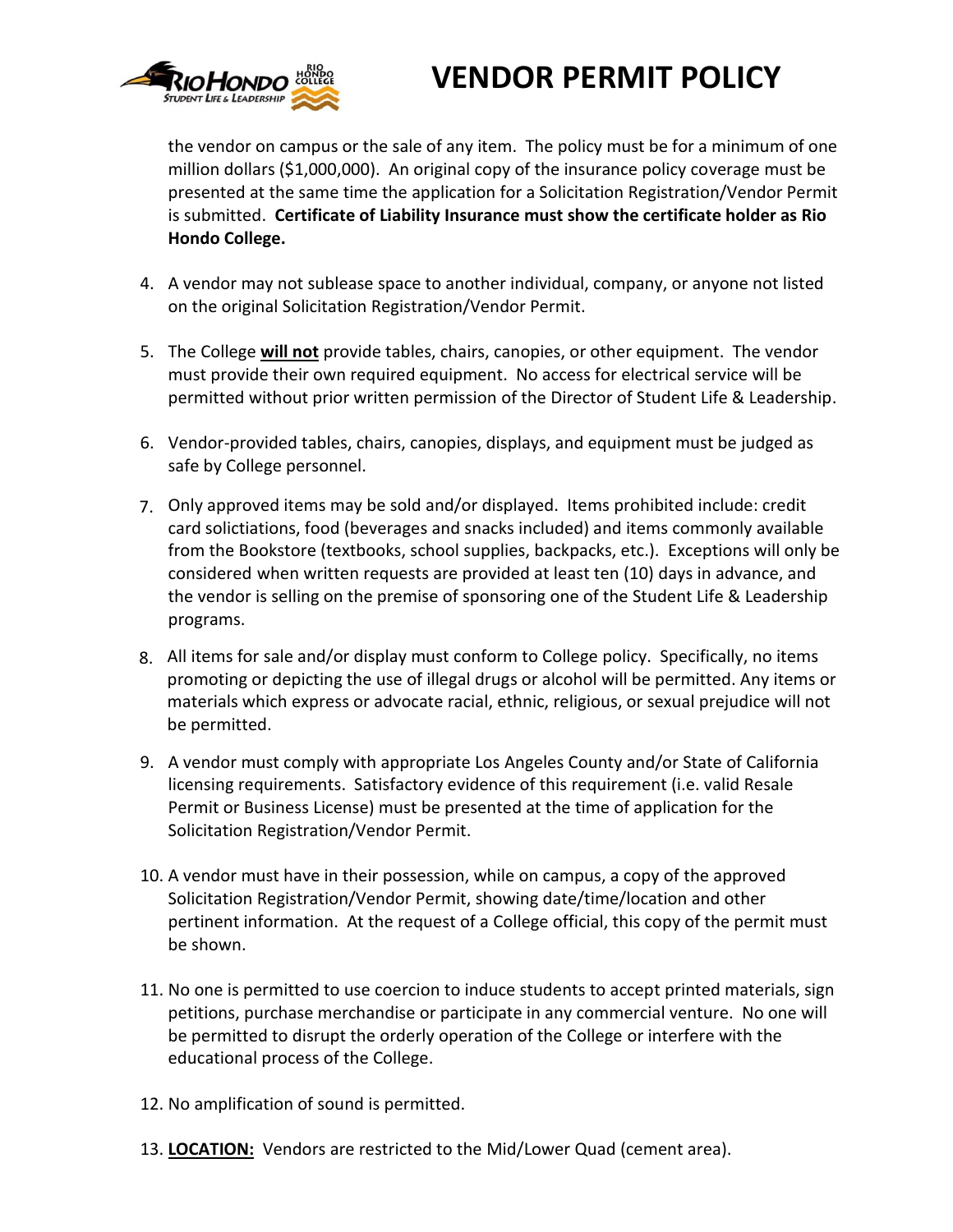

14. **PARKING**: Vendors will not be permitted to drive vehicles on walkways or other restricted roadways. **Vendors may not arrive on campus before 7:30 a.m. Parking permits must be purchased at the Parking Information booth for \$3.00 per day.** Parking is restricted to designated Student parking lots only. A copy of the Parking Regulations will be provided to the vendor at the vendor's request.

Vehicles are subject to the College's parking regulations, including properly displaying an approved Visitor's Parking Permit.

- 15. **SECURITY CHECK-IN:** You must check in at the security/parking booth to purchase your parking permit and to notify security of your arrival. If you need access to an unloading area, only security can give access and you must be accompanied by a security officer. Please be patient, any vendor found to bypass the security polls or drive on the sidewalk will be warned only once, any further violations and your access to our campus may be revoked.
- 16. **INCLEMENT WEATHER:** At the discretion of the College, alternative arrangements for sale and/or display will be made during inclement weather.
- 17. **CANCELLATION POLICY:** A vendor must cancel four (4) weeks prior to their schedule date so that we may reschedule. If not, the vendor will forfeit the rental fee for day(s) not shown or cancelled.